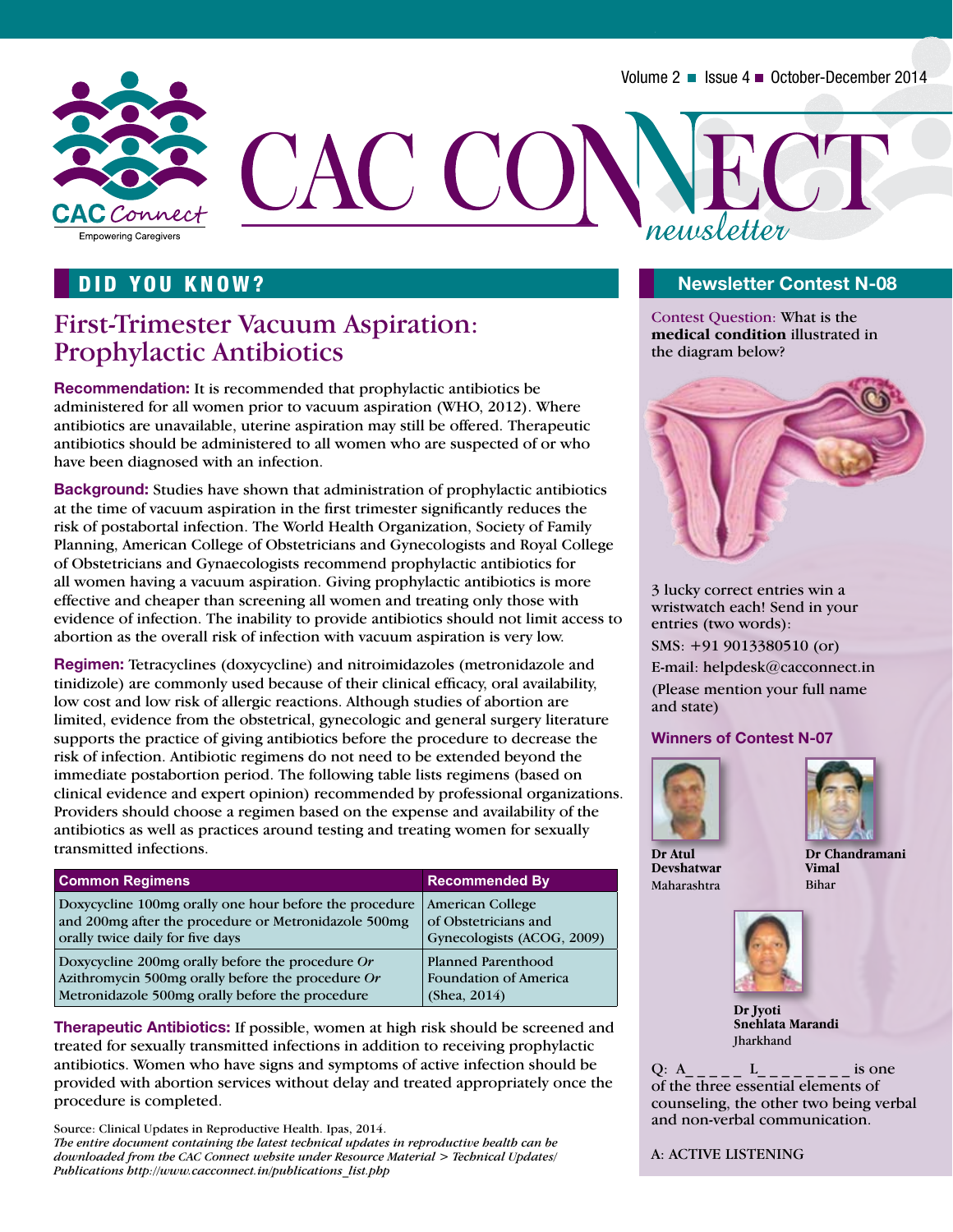### How well do you manage your time?

- $\Box$  You get at least six hours of sleep every night
- $\Box$  You never have to skip breakfast because you are running late
- $\Box$  At this very moment you have less than five top priorities
- $\Box$  Your workspace is organized and you have no difficulty finding things
- $\Box$  You feel that you are as or better organized than your friends
- $\Box$  You are able to focus on one task for long periods of time
- $\Box$  You rarely feel overwhelmed by work
- $\Box$  You always set aside time for socializing or relaxing
- $\Box$  You keep a to-do list and maintain a work calendar
- $\Box$  You know some useful time management techniques
- $\Box$  You are rarely late for appointments
- $\Box$  You can avoid distraction when a job has to be completed
- $\Box$  You know how to delegate less important tasks to your staff
- $\Box$  When you promise to get something done you always manage to do it
- $\Box$  You rarely feel rushed

#### **Evaluate your score**

- 11-15: Congratulations! You have excellent control over how you spend your time.
- 5-10: You manage your time quite well but there is room to grow.
- $\bullet$  0-5: You often waste valuable time and could accomplish much more with some careful planning.

### How can you manage time better?

Doctors can often feel like they are drowning in paperwork, working longer hours, need more time off and are tired and pressured as they run between their responsibilities at home, hospital or facility and clinic. Improved time management can help, but many of us are at a loss as to where to start.

- **.** Work out your goals: This first step towards improving your time management is to ask yourself some questions. What are your priorities? What do you want to achieve in your personal and professional life? Once you have clarified your goals, you can start working toward them.
- **Make a list:** A common time-management mistake is trying to remember too many details, leading to information overload. A better way to stay organized and take control of your projects and tasks is to use a to-do list to write things down.
- **Do things in blocks:** All too often doctors try to be in too many places at once. Maximize your efficiency by booking blocks of time for things such as surgeries, consultation or minor office procedures. This allows multiple patients to be seen one after the other, and holds you less at the mercy of problems such as operating room delays.



**• Book yourself private time:** Time away from work is important. When you go home, enjoy life and don't think about your job or take paperwork home with you.

### WHAT'S NEW?

# Tick all the boxes that apply to you **Tick all the boxes that apply to you** Updates to the Website

| Cennaid                                                                         | <b>CAC Connect Secretariat</b><br>Writings Buy Profile Lingham 2000 |
|---------------------------------------------------------------------------------|---------------------------------------------------------------------|
| AMFIN   Committy   Passica News   Company   Definition                          |                                                                     |
| Biog<br>Heading (Dire your blog a short heading)                                |                                                                     |
| Blog Content (Inaw your stoy)<br>919-100 888 AAP 85 - XX 80                     |                                                                     |
| Image 1(Maxwidth 585px):<br><b>Boxse.</b> Note seems<br>Image 2/Maxwidth 585pd: |                                                                     |
| <b>Downs</b> , Nyfe premd<br>Cancel & On Back<br><b>AM</b>                      |                                                                     |

#### **If you have any difficulty using the website please write to us at helpdesk@cacconnect.in**

Based on feedback from our members, we have made some improvements to the CAC Connect website—www.cacconnect.in—to enhance your user experience:

- Blogging simplified—Click on Create Blog in My Page to start connecting with other providers! You can write about your cases, your experiences as a CAC provider, or ask any questions that you may have. You can even upload photographs now! The Blogs page has been organized to give you a better reading experience.
- Logging in made easier—We now have a 'Remember Me' box on the homepage; if you select this on log in, your browser will remember your username and password.
- l Forgot your password?—If you do not recall your password, click on Forgot Your Password on the homepage and enter the mobile number that you provided in your registration form—you will receive an SMS on this number and an email at your registered email address with your username and password.
- Searching in Member's Directory made simple—You can now look up names using first name, last name or both and your search results will be organized alphabetically.

We look forward to connecting with you!

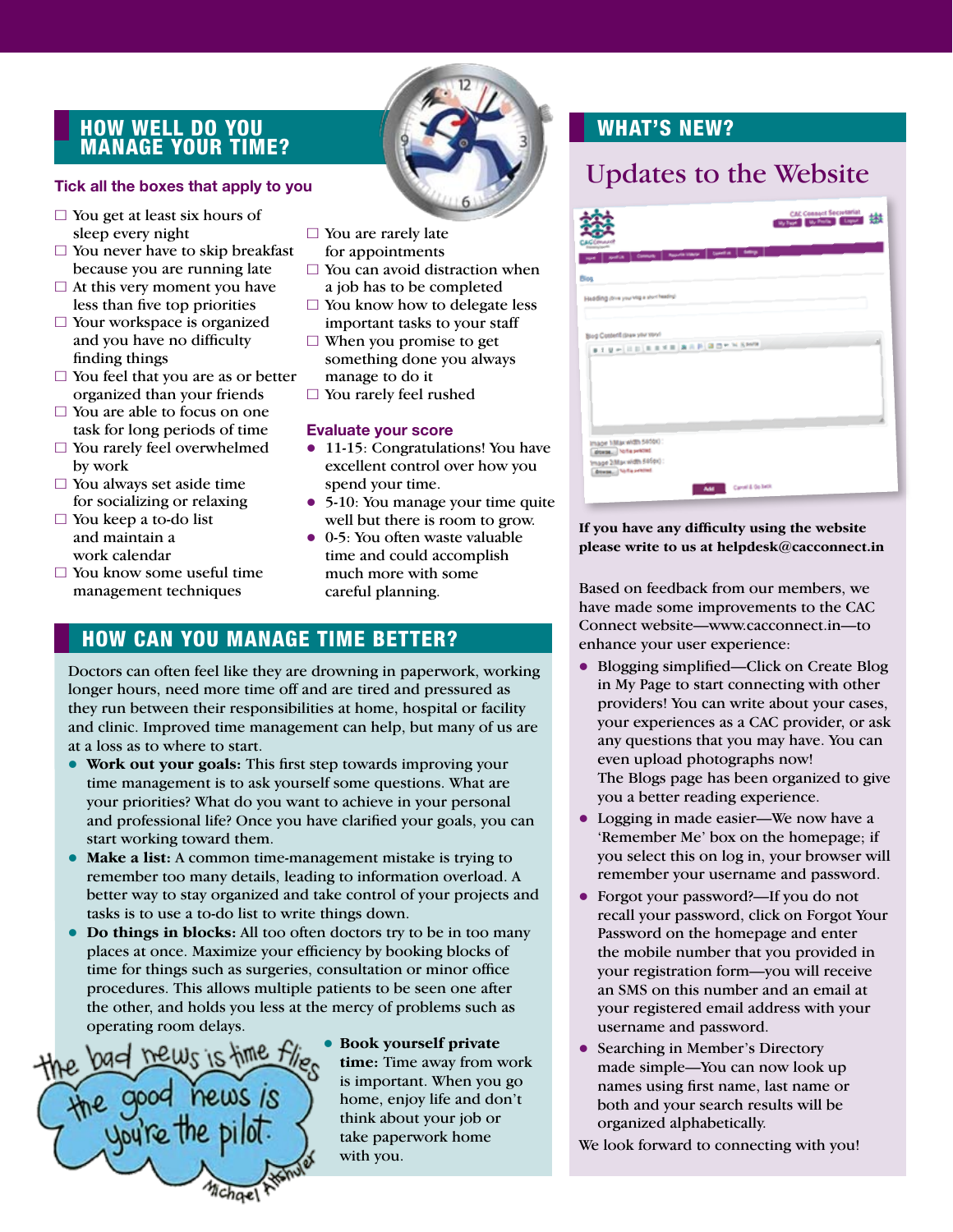### PROVIDERS SPEAK



**Dr Mangesh Patil** *shared his ideas and experiences at a Doctor's Time Out event in Maharashtra.* 

I completed my MTP training six

months ago and have started doing MTPs at my PHC. One step to reduce maternal mortality according to me is to create awareness and increase counseling about contraception. For most of the MTPs that we perform the cause we mention is failure of contraception, but still we hardly do anything to increase proper use of contraception. So I strongly feel that increasing use of contraception will reduce unwanted pregnancy and unsafe abortions and will thus further reduce maternal mortality.



*In April 2014,* **Dr Noor Fatima** *participated in an Ipas-facilitated webalogue titled 'Supporting health workers' spiritual beliefs and emotional needs in their provision of abortion-related care,' where she joined a discussion about faith and CAC with doctors from several other countries*.

All religions in the world advocate a proper way of living, which includes safety and freedom of choice for both men

and women. So if a woman is faced with an unplanned pregnancy I would be happy to provide her with my services under the extent of the law. This would also mean that I am doing justice to my job as a governmentemployed health care provider. In the Holy Book of Quran, there is a verse which says that if a pregnancy can lead to ill health or death of the mother, then the mother is allowed to free herself of the pregnancy. There is also mention of "Azl" (coitus interruptus) which was probably the only known method of contraception for avoiding undesired pregnancies. This shows that religion is not against abortion or contraception but allows it, provided certain conditions are met. This knowledge helped me to overcome the mental barrier I used to have earlier against abortion services. Freeing the woman of her unplanned pregnancy which might have severe consequences on her health and providing contraceptive care benefits the family and society as a whole.

*Festival Photography Contest*







*CAC Connect sends very warm season's greetings to all its members!!!* 

The season of festivals is here, and to add to the joy of the celebrations CAC Connect is happy to announce the festival photography contest.

Simply take a photograph of your celebrations during any of the coming festivals and upload the photo on the CAC Connect website; just three easy steps to submit your entry for the chance to win an exciting prize!

- 1. Log in to the website at www.cacconnect.in
- 2. Click on Create a Blog
- 3. Submit your entry—give your blog a short heading, tell us how you celebrated on the special day, and upload photos of your festivities by clicking on Browse and selecting the image saved on your computer.

*The three best entries will win special prizes!*